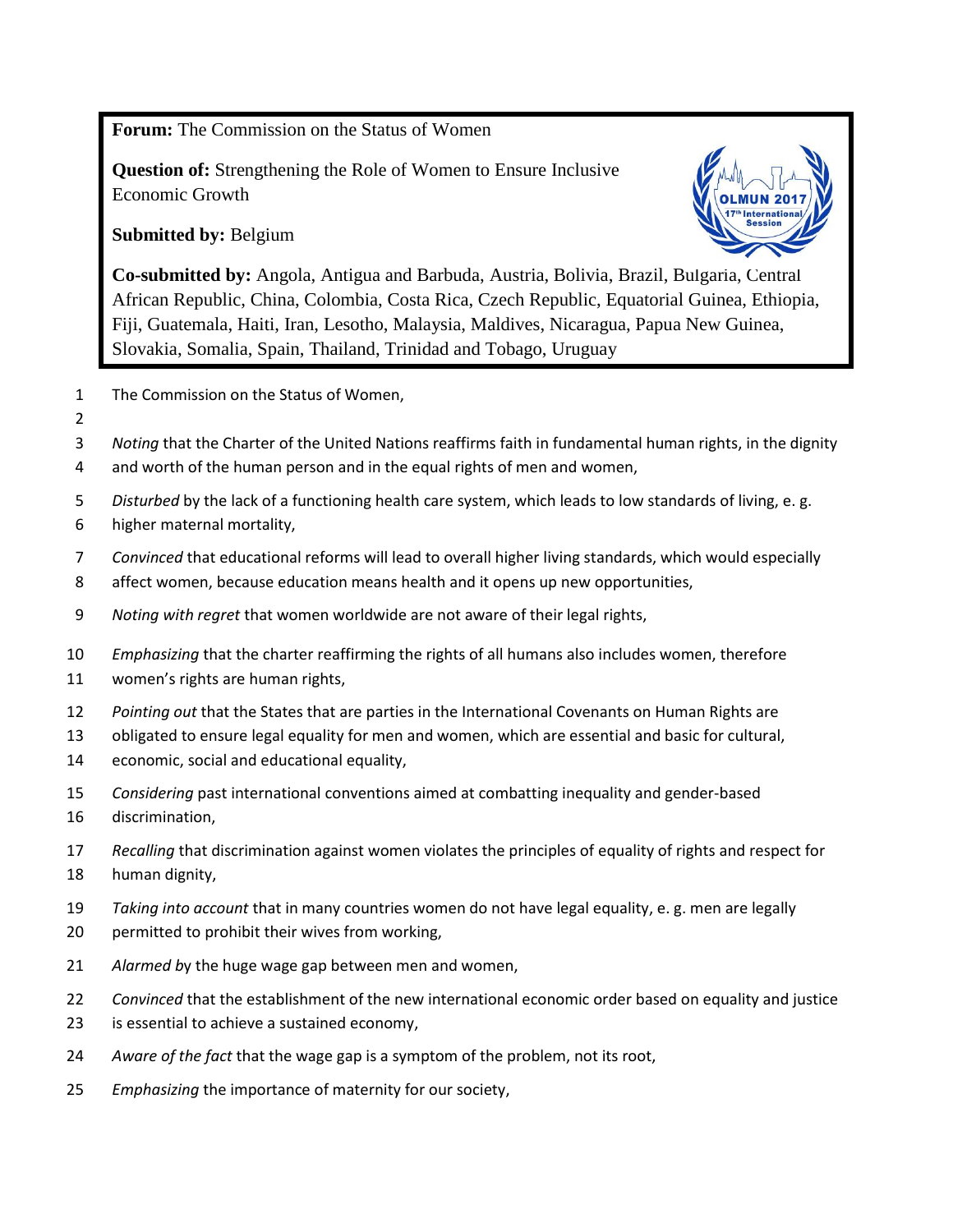| 26<br>27 | Recognizing that stereotypes still pose a major obstacle to achieving complete equality of women and<br>men, |                                                                                                       |  |  |  |
|----------|--------------------------------------------------------------------------------------------------------------|-------------------------------------------------------------------------------------------------------|--|--|--|
| 28       | Welcoming any collaborations between NGOs and national Government in the fight for equality,                 |                                                                                                       |  |  |  |
| 29       |                                                                                                              |                                                                                                       |  |  |  |
| 30       | 1.                                                                                                           | Proposes the establishment of an International Organization for the Inspection of Gender              |  |  |  |
| 31       |                                                                                                              | Equality (IOIGE);                                                                                     |  |  |  |
| 32       |                                                                                                              |                                                                                                       |  |  |  |
| 33       | 2.                                                                                                           | <b>Strongly recommends</b> the United Nations to reduce the financial support for every country, that |  |  |  |
| 34       |                                                                                                              | is not in a humanitarian crisis as defined by ECOSOC, if it lacks legal gender equality according to  |  |  |  |
| 35       |                                                                                                              | the IOIGE, mentioned in clause 1;                                                                     |  |  |  |
| 36       |                                                                                                              |                                                                                                       |  |  |  |
| 37       |                                                                                                              | 3. Supports political parties, NGOs and labour unions that                                            |  |  |  |
| 38       |                                                                                                              | a. act in favour of legal gender equality, as far as they are also acting accordingly to the          |  |  |  |
| 39       |                                                                                                              | Millennium Goals of the United Nations,                                                               |  |  |  |
| 40       |                                                                                                              | b. raise women's awareness of their legal rights,                                                     |  |  |  |
| 41       |                                                                                                              | act in favour of improving the situation of women in companies, concerning<br>C.                      |  |  |  |
| 42       |                                                                                                              | maternity,<br>i.                                                                                      |  |  |  |
| 43       |                                                                                                              | part-time jobs,<br>ii.                                                                                |  |  |  |
| 44       |                                                                                                              | equal payment,<br>iii.                                                                                |  |  |  |
| 45       |                                                                                                              | iv. returning to employment;                                                                          |  |  |  |
| 46       |                                                                                                              |                                                                                                       |  |  |  |
| 47       |                                                                                                              | 4. Demands permission for the NGOs mentioned in clause 3 to work in every country; if a               |  |  |  |
| 48       |                                                                                                              | government interferes with their work, it will have to face a reaction by the United Nations as       |  |  |  |
| 49       |                                                                                                              | mentioned in clause 2;                                                                                |  |  |  |
| 50       |                                                                                                              |                                                                                                       |  |  |  |
| 51       |                                                                                                              | 5. Suggests establishing international laws and policies that provide equal opportunities for men     |  |  |  |
| 52       |                                                                                                              | and women, e. g. in the form of education, the selection of work, which is supposed to secure         |  |  |  |
| 53       |                                                                                                              | decent jobs for men and women, with equal payment for the same work;                                  |  |  |  |
| 54       |                                                                                                              |                                                                                                       |  |  |  |
| 55       | 6.                                                                                                           | <b>Calls for</b> the establishment of a fund supporting basic infrastructure, health care systems,    |  |  |  |
| 56       |                                                                                                              | educational reforms, which are essential for a sustainable society, which includes women's            |  |  |  |
| 57       |                                                                                                              | equality,                                                                                             |  |  |  |
| 58       |                                                                                                              | a. controlling its investments in order to create a greater transparency,                             |  |  |  |
| 59       |                                                                                                              | b. is enforced to work with national governments,                                                     |  |  |  |
| 60       |                                                                                                              | is excluded from the sanctions mentioned in clause two,<br>C.                                         |  |  |  |
| 61       |                                                                                                              | d. is financed by developed countries considering economic strength and ability to invest;            |  |  |  |
| 62       |                                                                                                              |                                                                                                       |  |  |  |
| 63       | 7.                                                                                                           | <b>Condemns</b> the idea of any minimum quota, forcing something on national governments and          |  |  |  |
| 64       |                                                                                                              | companies;                                                                                            |  |  |  |
| 65       |                                                                                                              |                                                                                                       |  |  |  |